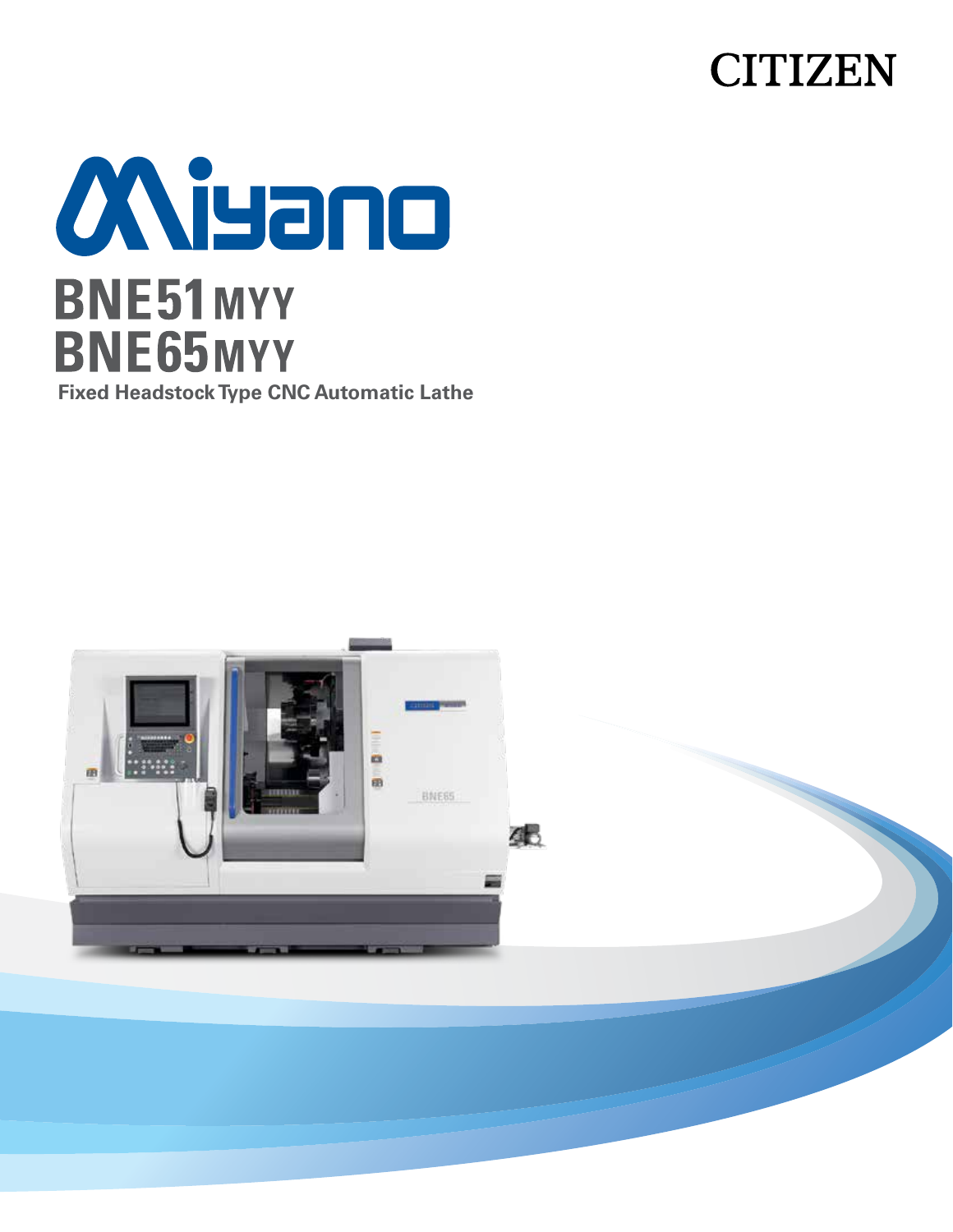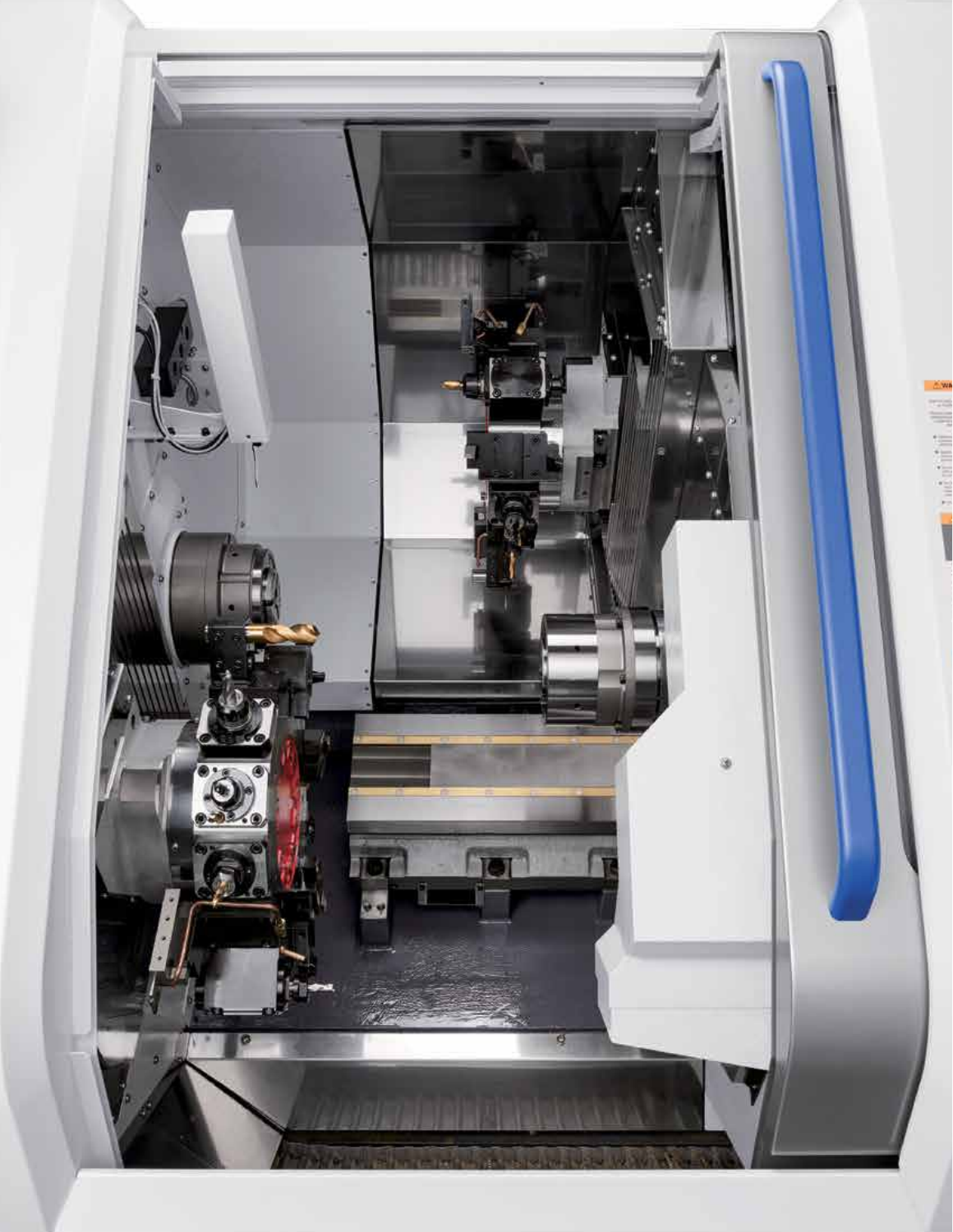The new BNE-51MYY and BNE-65MYY, with machining diameter of 51mm and 65mm respectively, has inherited the characteristics of high rigidity and precision for which the BNE series has been greatly praised.

The cover has been completely redesigned with a large window to provide excellent visibility. It has also been equipped with a new HMI (Human Machine Interface).

Use of a touch panel improves operability and its use with the new NC unit also improves productivity.



## **Basic Structure and Axis Configuration**

These new models have inherited the slide structure of the BNE that makes it easy to clean away chips.

Hand scraped box way slides have been adopted for all slides except for the X3 axis which is a dovetail design. The sliding contact between surfaces provides excellent rigidity and damping performance, as well as strong cutting performance, while also helping to extend the service life of cutting tools.

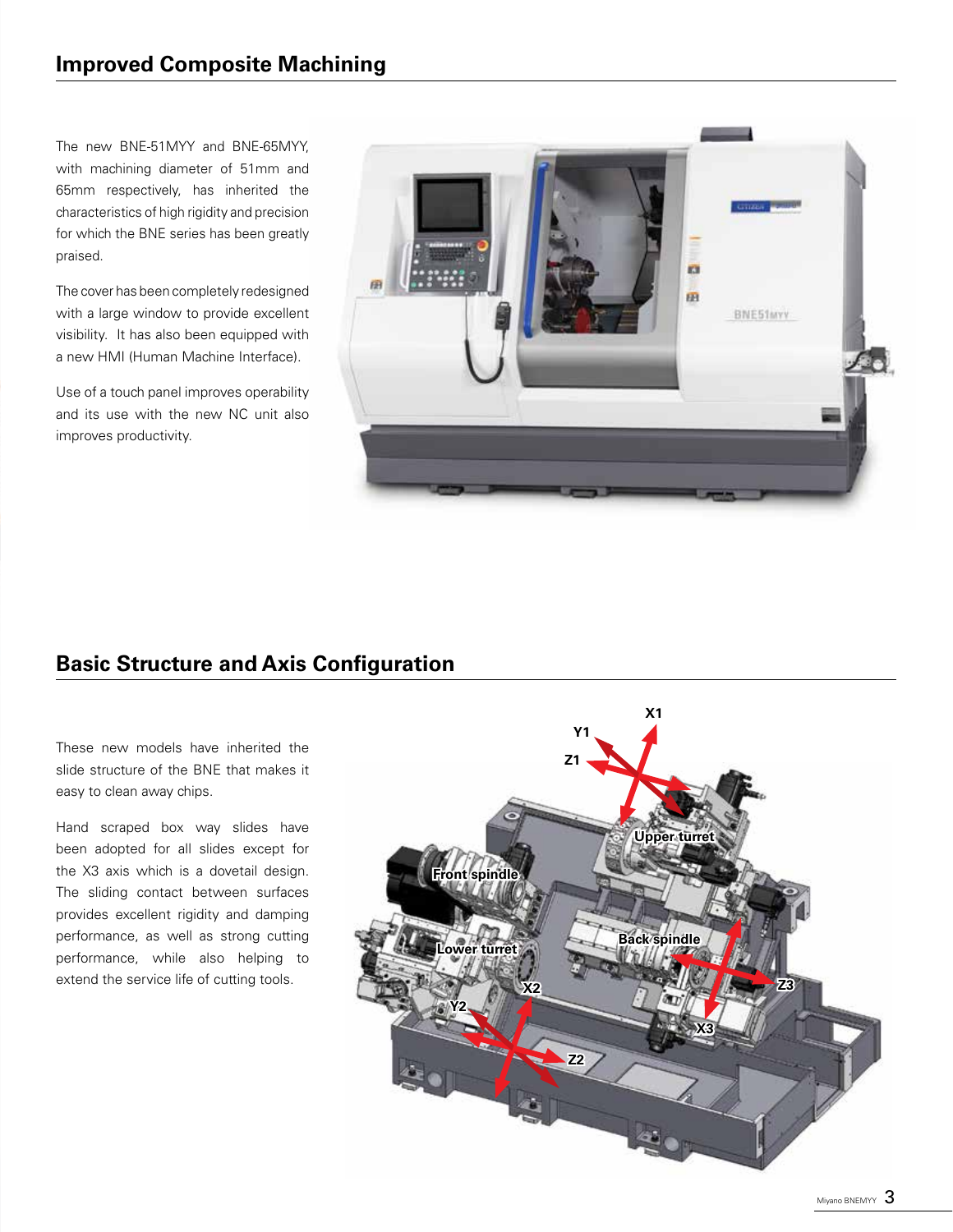

# **MYY models equipped with double-Y axis**

The upper and lower turrets of the BNEMYY are equipped with a Y axis. Operating with the same capabilities, these two 12-station turrets provide even more flexible tooling due to

optimal process allocation that is not restricted by machining balance limitations.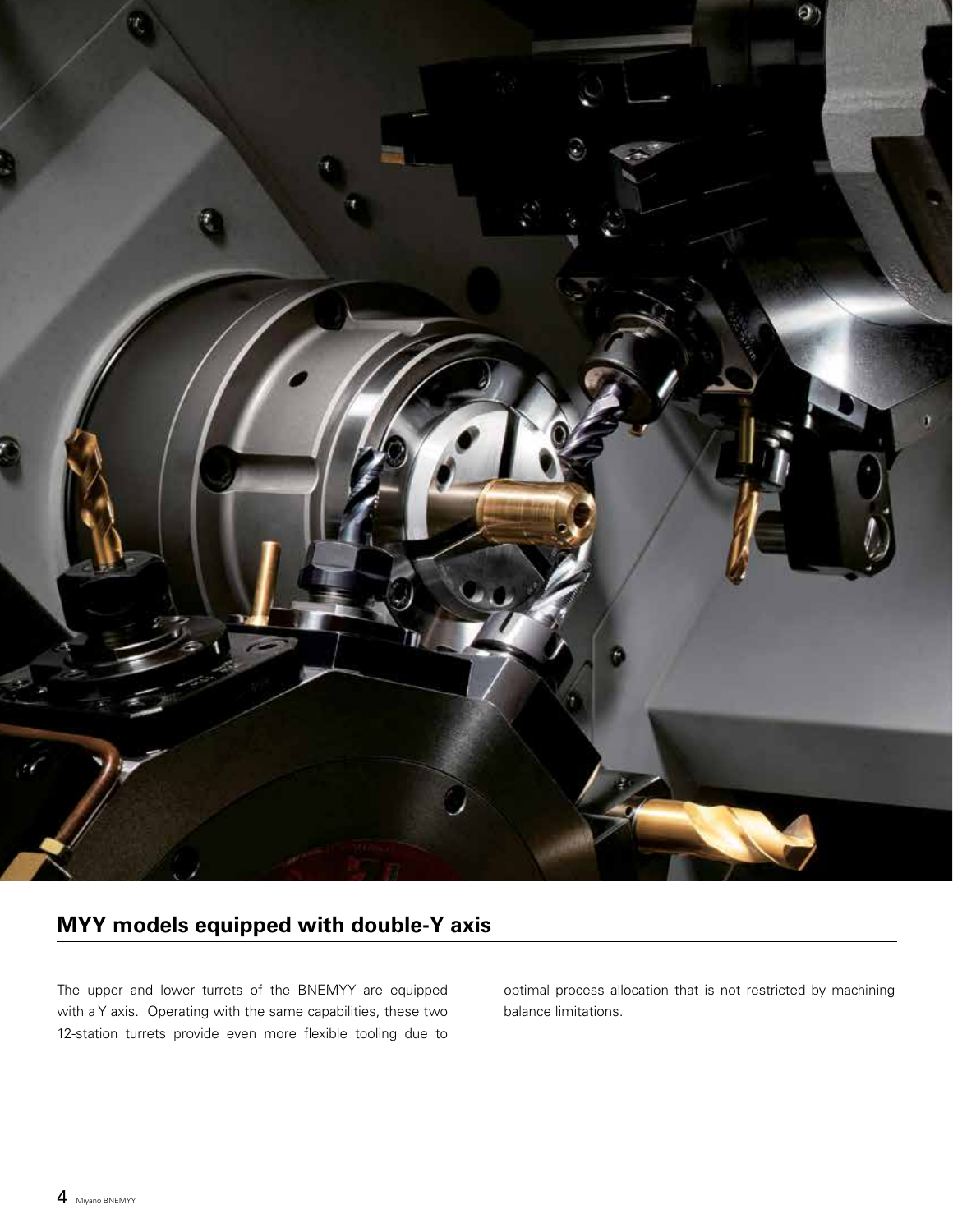## **Reduced Cycle Times with High-Efficiency Machining**

The two turrets equipped with a Y axis, and mechanical structure formed from the front and back spindles serve to reduce cycle times by enabling high efficiency machining such as simultaneous left/right and up/down machining for superimposed and similar types of machining.



Superimposed machining

## **Maximum machining diameter of 65 mm**

Graph of BNE-65MYY front spindle torque

The 65mm bar capacity of the BNE65 gives it the largest machining capability of the entire Miyano brand.

The output of the front and back spindle motors has been increased 1.2 to 1.5 times that of current models, greatly improving cutting capability.

Additionally, increasing the maximum speed to 5,000 rpm enables optimal conditions for cutting of small-diameter workpieces.



## **New HMI (Human Machine Interface) Operating Panel**



A new HMI equipped operating panel with a 15-inch touch panel has been adopted to improve operability for workers.

Additionally, universal design has been applied to operating panel colors and similar elements for the first time. Universal design has been adopted in consideration of the different ways colors are perceived in order to ensure that information is provided in a manner that is readily visible and easily understood by anyone.



**UD** Certified by the Media Universal Design (MUD) Association.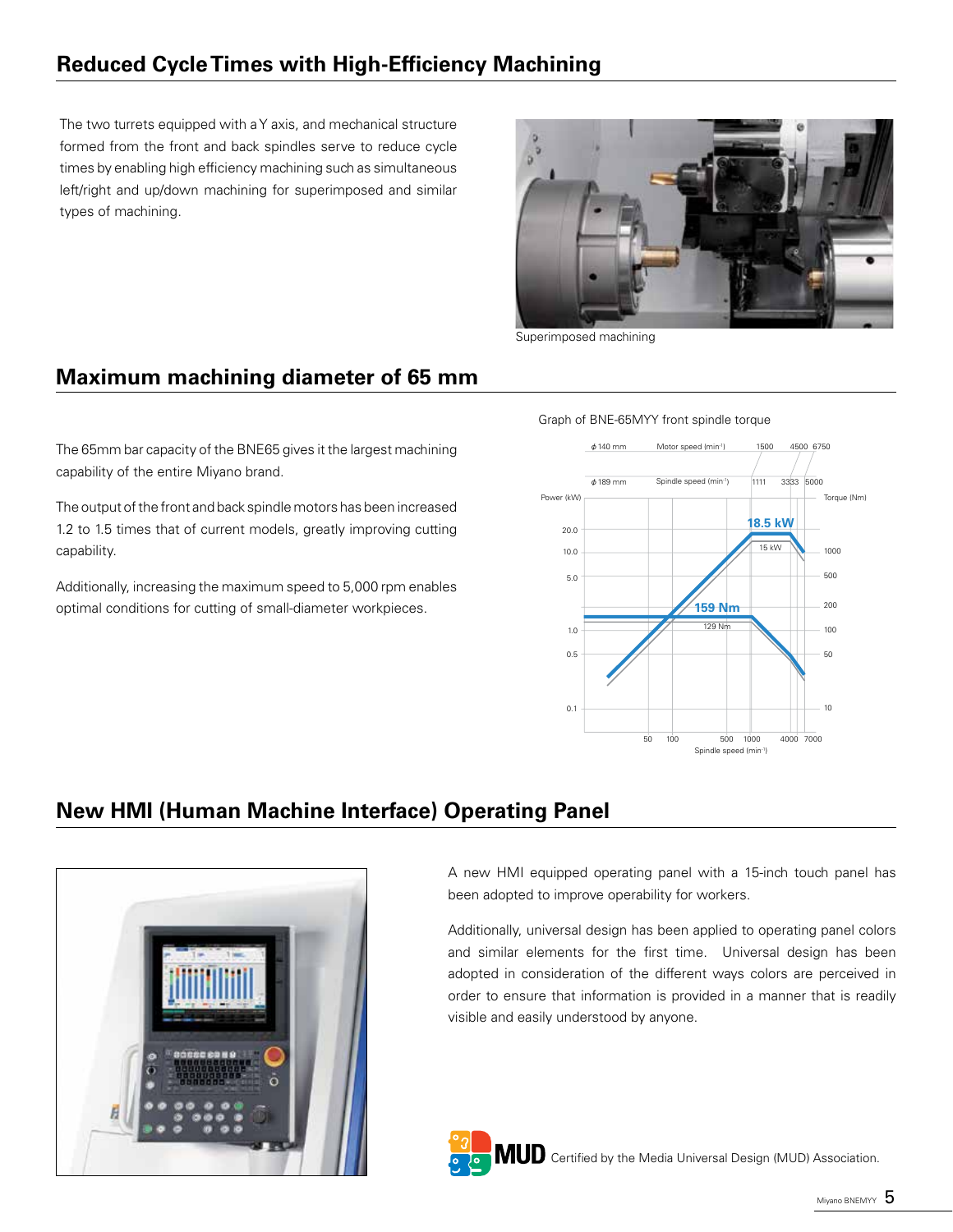## **Accessories**



### **Rotary Tools**

5.3 HP rotary tool drive motor (HD1 and HD2). The rigid tapping function is used for tapping. Ensures high-power stable milling.



**Drill breakage detector (Option)** Drill breakage is detected by the swing cylinder. The machine stops when breakage is detected.



**Parts catcher** Discharges workpiece onto standard parts conveyor.



**Cut off confirmation** (Torque check)

This function moves the back spindle to the retract position at a low thrust after the workpiece has been cut off to check for failure in the cut off operation.



**Cut off confirmation** (Cylinder type) This function confirms that cut off of the workpiece is completed.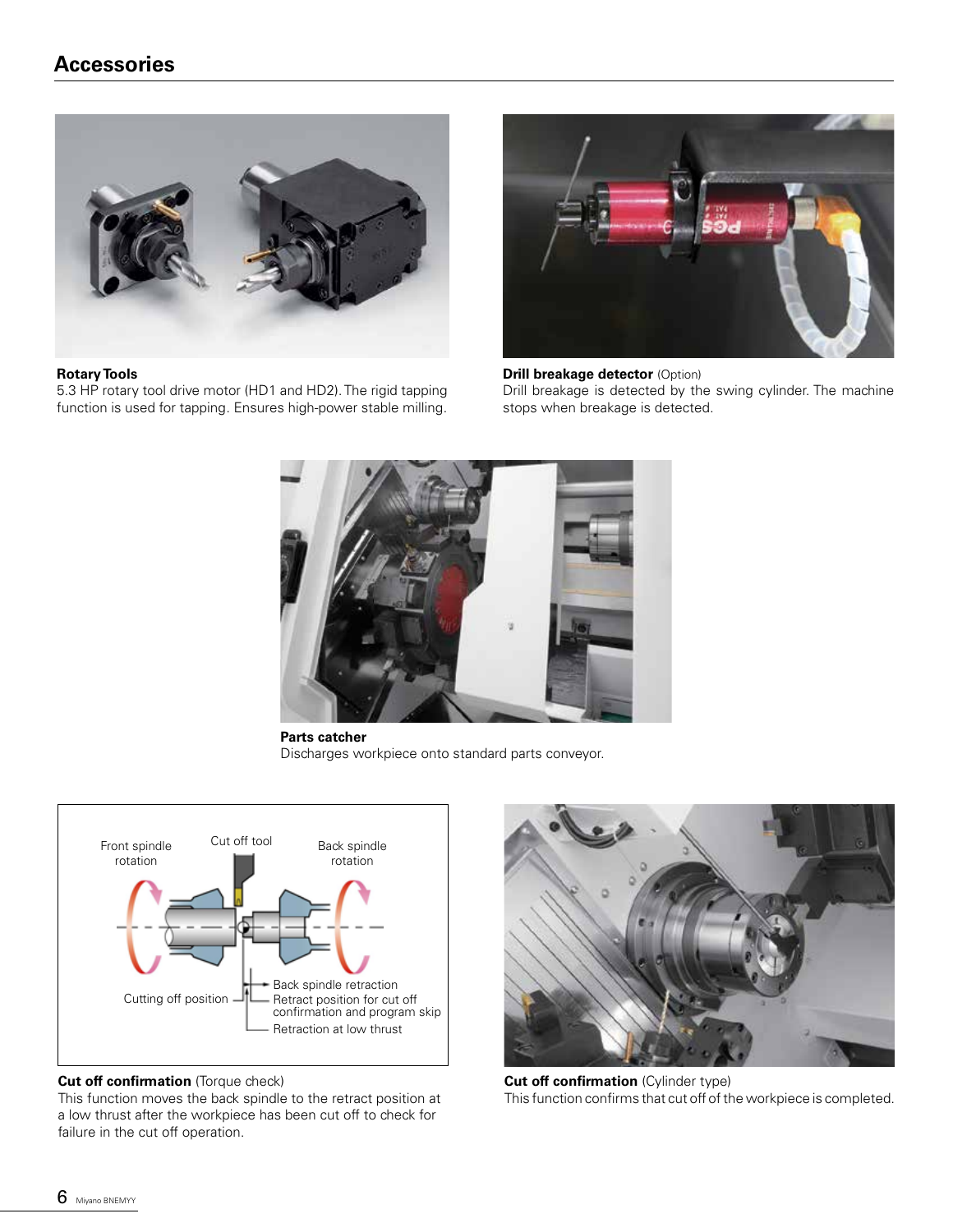# **Machine Layout**

**Front View**